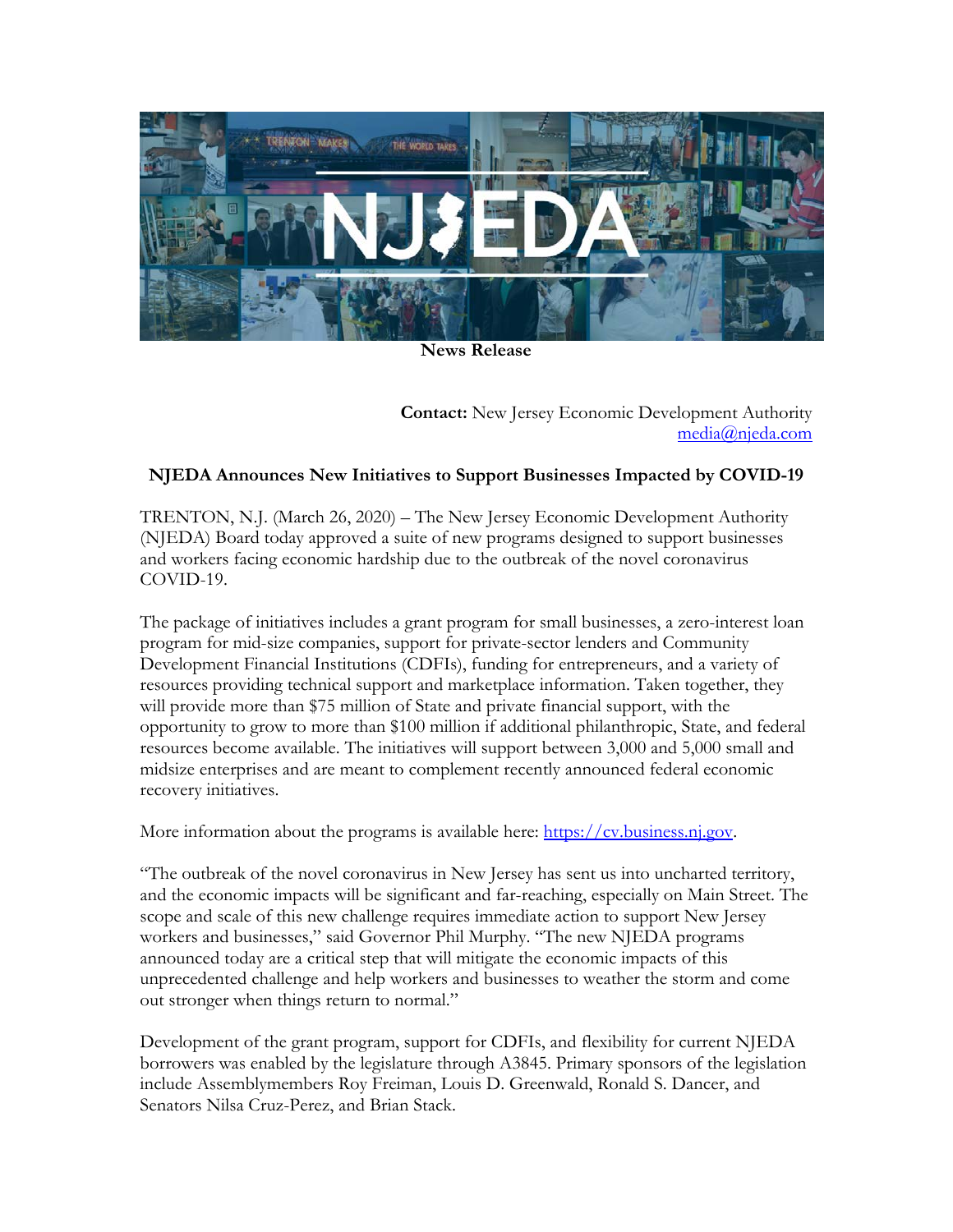The new NJEDA initiatives focus on businesses that have been hit hardest by the novel coronavirus outbreak: local small businesses, mid-size businesses that have had to close or drastically reconfigure operations, and new businesses who were just getting on their feet before the crisis hit. The programs provide a suite of compatible offerings that address these businesses' varied needs and include mechanisms to provide funding and assistance as quickly as possible.

Many of the resources are designed to be scalable with the addition of federal and philanthropic resources if they become available. Philanthropic partners interested in donating to support the NJEDA's small business grant program should reach out to [donations@njeda.com.](mailto:donations@njeda.com)

"Small- and medium-sized enterprises are the heartbeat of New Jersey's economy and it is crucial that we do what we can to provide the resources and assistance they need to withstand the outbreak of novel coronavirus," said NJEDA Chief Executive Officer Tim Sullivan. "In coordination with our partners throughout State government, we are undertaking an unprecedented effort to support these businesses and the New Jersey residents who rely on them for their livelihoods. These are challenging times, but New Jerseyans are resilient, and together we will get through this and rebuild our economy."

The suite of new initiatives includes:

- **Small Business Emergency Assistance Grant Program** A \$5 million program that will provide grants up to \$5,000 to small businesses in retail, arts, entertainment, recreation, accommodation, food service, and other services – such as repair, maintenance, personal, and laundry services – to stabilize their operations and reduce the need for layoffs or furloughs.
- **Small Business Emergency Assistance Loan Program** A \$10 million program that will provide working capital loans of up to \$100,000 to businesses with less than \$5 million in revenues. Loans made through the program will have ten-year terms with zero percent for the first five years, then resetting to the EDA's prevailing floor rate (capped at 3.00%) for the remaining five years.
- **Community Development Finance Institution (CDFI) Emergency Loan Loss Reserve Fund** – A \$10 million capital reserve fund to take a first loss position on CDFI loans that provide low interest working capital to micro businesses. This will allow CDFIs to withstand loan defaults due to the outbreak, which will allow them to provide more loans at lower interest rates to microbusinesses affected by the outbreak.
- **CDFI Emergency Assistance Grant Program** A \$1.25 million program that will provide grants of up to \$250,000 to CDFIs to scale operations or reduce interest rates for the duration of the outbreak.
- **NJ Entrepreneur Support Program** A \$5 million program that will encourage continued capital flows to new companies, often in the innovation economy, and temporarily support a shaky market by providing 80 percent loan guarantees for working capital loans to entrepreneurs.
- **Small Business Emergency Assistance Guarantee Program** A \$10 million program that will provide 50 percent guarantees on working capital loans and waive